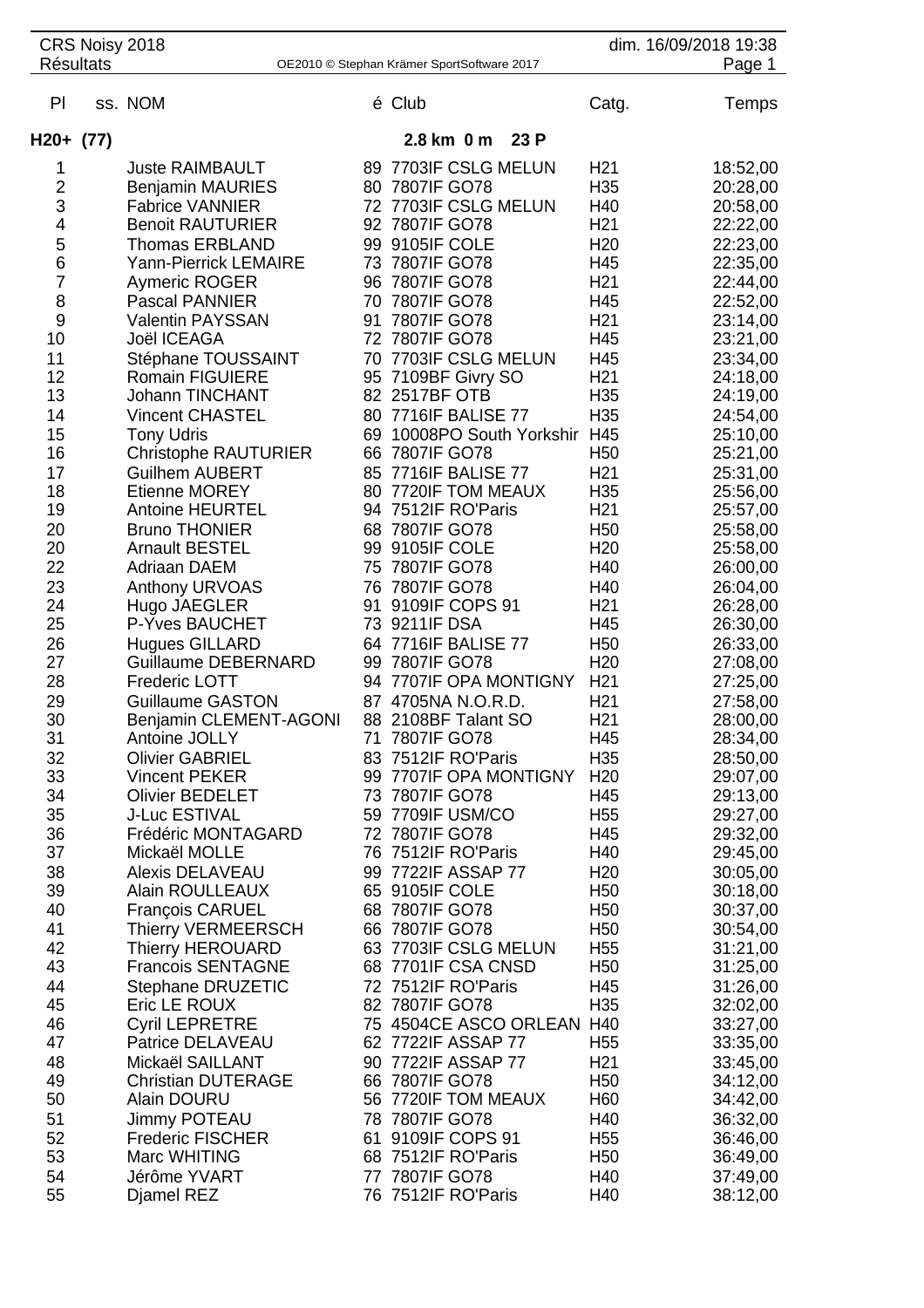| <b>Résultats</b>                                                                                                                                                           | CRS Noisy 2018 |                                                                                                                                                                                                                                                                                                                                                                                                                                                                                                                                                           |          | OE2010 © Stephan Krämer SportSoftware 2017                                                                                                                                                                                                                                                                                                                                                                                                                                                                                                           |                                                                                                                                                                                                                                                                                                                                                                        | dim. 16/09/2018 19:38<br>Page 2                                                                                                                                                                                                                                                                                      |
|----------------------------------------------------------------------------------------------------------------------------------------------------------------------------|----------------|-----------------------------------------------------------------------------------------------------------------------------------------------------------------------------------------------------------------------------------------------------------------------------------------------------------------------------------------------------------------------------------------------------------------------------------------------------------------------------------------------------------------------------------------------------------|----------|------------------------------------------------------------------------------------------------------------------------------------------------------------------------------------------------------------------------------------------------------------------------------------------------------------------------------------------------------------------------------------------------------------------------------------------------------------------------------------------------------------------------------------------------------|------------------------------------------------------------------------------------------------------------------------------------------------------------------------------------------------------------------------------------------------------------------------------------------------------------------------------------------------------------------------|----------------------------------------------------------------------------------------------------------------------------------------------------------------------------------------------------------------------------------------------------------------------------------------------------------------------|
|                                                                                                                                                                            |                |                                                                                                                                                                                                                                                                                                                                                                                                                                                                                                                                                           |          |                                                                                                                                                                                                                                                                                                                                                                                                                                                                                                                                                      |                                                                                                                                                                                                                                                                                                                                                                        |                                                                                                                                                                                                                                                                                                                      |
| PI                                                                                                                                                                         |                | ss. NOM                                                                                                                                                                                                                                                                                                                                                                                                                                                                                                                                                   |          | é Club                                                                                                                                                                                                                                                                                                                                                                                                                                                                                                                                               | Catg.                                                                                                                                                                                                                                                                                                                                                                  | Temps                                                                                                                                                                                                                                                                                                                |
| H20+ (77)                                                                                                                                                                  |                |                                                                                                                                                                                                                                                                                                                                                                                                                                                                                                                                                           |          | 2.8 km 0 m<br>23 P                                                                                                                                                                                                                                                                                                                                                                                                                                                                                                                                   | (suite)                                                                                                                                                                                                                                                                                                                                                                |                                                                                                                                                                                                                                                                                                                      |
| 56<br>57<br>58<br>59<br>60<br>61<br>62<br>63<br>64<br>65<br>66<br>67<br>68                                                                                                 |                | Jean François GELY<br>Nathanaël CHOPIN<br>Dominique HALLAY<br>4 Patrick FLOQUET<br>Pierre-Jean TISSERAND<br><b>Yves PEKER</b><br>Daniel COFFE<br><b>Cyril TALVAS</b><br>2 Philippe ADOLPHE<br>Sébastien PONSODA<br><b>Christian KARPYN</b><br><b>Bertrand THENOZ</b><br>Frédéric PARIENTE<br>9 Noé DUROCHER                                                                                                                                                                                                                                               |          | 96 9105IF COLE<br>84 7512IF RO'Paris<br>86 7709IF USM/CO<br>64 7709IF USM/CO<br>92 7512IF RO'Paris<br>63 7707IF OPA MONTIGNY<br>62 9502IF ACBeauchamp<br>76 9105IF COLE<br>58 7716IF BALISE 77<br>74 7722IF ASSAP 77<br>57 7703IF CSLG MELUN<br>62 3105OC TOAC Orientati<br>62 7512IF RO'Paris<br>99 7707IF OPA MONTIGNY                                                                                                                                                                                                                             | H <sub>21</sub><br>H <sub>21</sub><br>H <sub>21</sub><br>H <sub>50</sub><br>H <sub>21</sub><br>H <sub>55</sub><br>H <sub>55</sub><br>H40<br>H <sub>60</sub><br>H40<br>H60<br>H <sub>55</sub><br>H <sub>55</sub><br>H <sub>20</sub>                                                                                                                                     | 38:26,00<br>38:35,00<br>39:29,00<br>40:47,00<br>41:14,00<br>42:30,00<br>42:31,00<br>42:54,00<br>45:36,00<br>:01:35,00<br>:10:04,00<br>:36:39,00<br>:16:50,00                                                                                                                                                         |
|                                                                                                                                                                            |                | <b>Thierry BESTEL</b><br>Nicolas BOUSSAC<br><b>Georges SANCHEZ</b><br>Mathis LEGRAND<br>Yann LE HELLOCO<br><b>Christophe DANTIN</b><br><b>Timothée LEGRAND</b><br><b>Christian LEGRAND</b>                                                                                                                                                                                                                                                                                                                                                                | 71<br>81 | 9105IF COLE<br>80 4504CE ASCO ORLEAN H35<br>55 7807IF GO78<br>98 7707IF OPA MONTIGNY<br>69 7807IF GO78<br>7720IF TOM MEAUX<br>97 7707IF OPA MONTIGNY<br>59 7707IF OPA MONTIGNY                                                                                                                                                                                                                                                                                                                                                                       | H45<br>H <sub>60</sub><br>H <sub>20</sub><br>H45<br>H35<br>H <sub>21</sub><br>H <sub>55</sub>                                                                                                                                                                                                                                                                          | pm<br>pm<br>pm<br>pm<br>Abandon<br>Abandon<br>abs<br>abs<br>abs                                                                                                                                                                                                                                                      |
| D20+ (45)<br>1                                                                                                                                                             |                | Nathanaëlle GERBEAUX                                                                                                                                                                                                                                                                                                                                                                                                                                                                                                                                      |          | 2.5 km 0 m<br>23P<br>93 7807IF GO78                                                                                                                                                                                                                                                                                                                                                                                                                                                                                                                  | D <sub>21</sub>                                                                                                                                                                                                                                                                                                                                                        | 21:38,00                                                                                                                                                                                                                                                                                                             |
| $\overline{2}$<br>3<br>4<br>5<br>6<br>$\overline{7}$<br>8<br>9<br>10<br>11<br>12<br>13<br>14<br>15<br>16<br>17<br>18<br>19<br>20<br>21<br>22<br>23<br>24<br>25<br>26<br>27 |                | Lucile CLOUARD<br><b>Julie ROULLEAUX</b><br>Mathilde BEYLS<br>Solene ESTIVAL<br>Sandra BESTEL<br>Sandra OLIVIER<br>Marie CONIEL<br>Sophie PISZCZOROWICZ<br>Sarah BRUNDU-LEMAIRE<br><b>Marion CHARDOT</b><br><b>Nathalie FEIGNIER</b><br><b>Julia CHARDOT</b><br><b>Christine ERBLAND</b><br>Marianne PASSELERGUE<br>Jeanette JANSSON<br>Perrine THENOZ<br><b>Florence BESTEL</b><br>Eloise LOUVET<br>Aubéry WISSOCQ<br>Valérie PEKER<br><b>Lucile FIGUIERE</b><br>Cecilia DRUZETIC<br>Céline LEFEVRE<br>Sandra ROUGIER<br>Nadège URVOAS<br>Dominique BRET |          | 95 7807IF GO78<br>96 9105IF COLE<br>99 7807IF GO78<br>98 7709IF USM/CO<br>96 9105IF COLE<br>68 7716IF BALISE 77<br>92 7512IF RO'Paris<br>70 7720IF TOM MEAUX<br>75 7807IF GO78<br>96 7807IF GO78<br>98 9105IF COLE<br>94 7807IF GO78<br>72 9105IF COLE<br>70 7808IF ASMB-CO<br>68 7807IF GO78<br>73 3105OC TOAC Orientati<br>70 9105IF COLE<br>83 7707IF OPA MONTIGNY<br>91 9109IF COPS 91<br>64 7707IF OPA MONTIGNY<br>97 7109BF Givry SO<br>76 7512IF RO'Paris<br>80 7720IF TOM MEAUX<br>72 7808IF ASMB-CO<br>74 7807IF GO78<br>58 7512IF RO'Paris | D <sub>21</sub><br>D <sub>21</sub><br>D <sub>20</sub><br>D <sub>20</sub><br>D <sub>21</sub><br>D45<br>D <sub>21</sub><br>D45<br>D40<br>D <sub>21</sub><br>D <sub>20</sub><br>D <sub>21</sub><br>D45<br>D45<br>D <sub>50</sub><br>D45<br>D45<br>D <sub>35</sub><br>D <sub>21</sub><br>D <sub>50</sub><br>D <sub>21</sub><br>D40<br>D <sub>35</sub><br>D45<br>D40<br>D60 | 22:24,00<br>24:03,00<br>24:22,00<br>24:31,00<br>27:36,00<br>27:39,00<br>28:01,00<br>28:08,00<br>28:45,00<br>29:24,00<br>29:28,00<br>30:26,00<br>31:33,00<br>32:49,00<br>33:37,00<br>33:57,00<br>35:32,00<br>36:03,00<br>37:10,00<br>37:50,00<br>38:02,00<br>38:04,00<br>38:45,00<br>38:51,00<br>39:07,00<br>42:00,00 |
| 28<br>29                                                                                                                                                                   |                | Isabelle TOUZAIN ROULLEA<br>Valérie MERIGUET                                                                                                                                                                                                                                                                                                                                                                                                                                                                                                              |          | 62 9105IF COLE<br>68 7807IF GO78                                                                                                                                                                                                                                                                                                                                                                                                                                                                                                                     | D <sub>55</sub><br>D <sub>50</sub>                                                                                                                                                                                                                                                                                                                                     | 44:35,00<br>44:48,00                                                                                                                                                                                                                                                                                                 |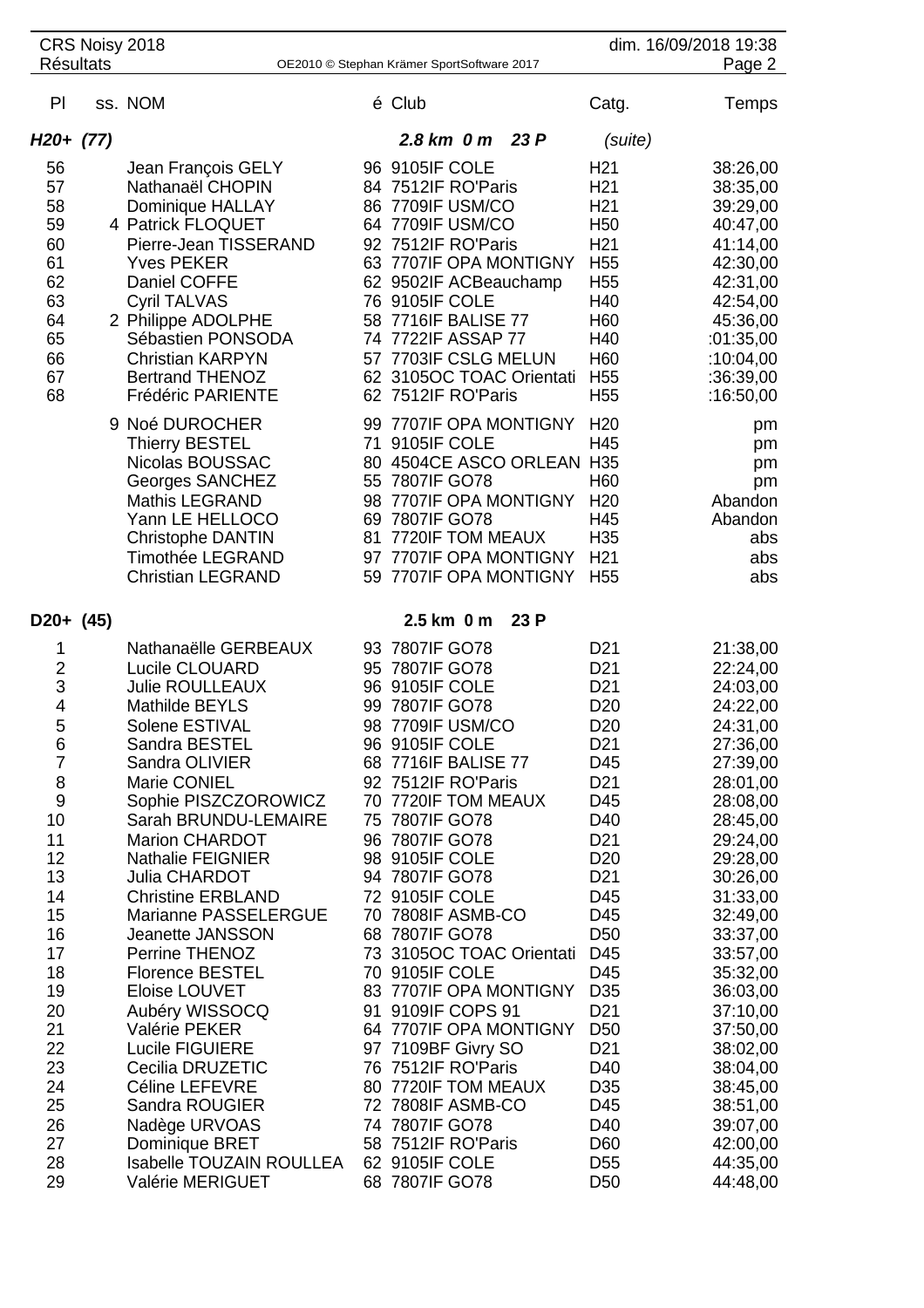| <b>Résultats</b>        | CRS Noisy 2018                                   | OE2010 © Stephan Krämer SportSoftware 2017         |      |                        | dim. 16/09/2018 19:38<br>Page 3 |
|-------------------------|--------------------------------------------------|----------------------------------------------------|------|------------------------|---------------------------------|
|                         |                                                  |                                                    |      |                        |                                 |
| PI                      | ss. NOM                                          | é Club                                             |      | Catg.                  | Temps                           |
| D <sub>20+</sub> (45)   |                                                  | $2.5 \text{ km}$ 0 m                               | 23 P | (suite)                |                                 |
| 30                      | <b>Christine CHAUVINEAU</b>                      | 66 7807IF GO78                                     |      | D <sub>50</sub>        | 47:10,00                        |
| 31                      | Aelaîg COURNEZ                                   | 97 9404IF AS IGN                                   |      | D <sub>21</sub>        | 47:20,00                        |
| 32                      | Céline ICEAGA                                    | 74 7807IF GO78                                     |      | D40                    | 49:02,00                        |
| 33                      | <b>Marie-Pierre COFFE</b>                        | 63 9502IF ACBeauchamp                              |      | D <sub>55</sub>        | 49:31,00                        |
| 34                      | Nathalie LEVREUX                                 | 64 7807IF GO78                                     |      | D <sub>50</sub>        | 49:42,00                        |
| 35                      | <b>Isabelle LINTANF</b>                          | 72 9105IF COLE                                     |      | D45                    | 51:36,00                        |
| 36                      | <b>Caroline BOULAIS</b>                          | 81 7512IF RO'Paris                                 |      | D <sub>35</sub>        | 54:02,00                        |
| 37                      | <b>Barbara METZGER</b>                           | 79 7512IF RO'Paris                                 |      | D <sub>35</sub>        | 56:11,00                        |
| 38                      | Françoise CHAMPION                               | 65 7720IF TOM MEAUX                                |      | D <sub>50</sub>        | 57:49,00                        |
| 39                      | Laurina SIAO                                     | 77 7512IF RO'Paris                                 |      | D40                    | :27:39,00                       |
| 40                      | <b>Celine EUDIER</b>                             | 62 7720IF TOM MEAUX                                |      | D <sub>55</sub>        | :30:12,00                       |
|                         | <b>Amandine VIGNON</b>                           | 87 7512IF RO'Paris                                 |      | D <sub>21</sub>        | pm                              |
|                         | <b>Florence LAGRANGE</b>                         | 75 7716IF BALISE 77                                |      | D40                    | pm                              |
|                         | Nadejda VASILOI                                  | 77 7807IF GO78                                     |      | D40                    | pm                              |
|                         | Dominique BOUCHART                               | 65 7807IF GO78                                     |      | D <sub>50</sub>        | pm                              |
|                         | <b>Camille GIRE</b>                              | 57 7707IF OPA MONTIGNY                             |      | D <sub>55</sub>        | abs                             |
| HJ (26)                 |                                                  | 2.1 km 0 m                                         | 18 P |                        |                                 |
| 1                       | <b>Axel PANNIER</b>                              | 01 7807IF GO78                                     |      | H <sub>18</sub>        | 16:43,00                        |
| $\overline{\mathbf{c}}$ | <b>Cyprien URVOAS</b>                            | 03 7807IF GO78                                     |      | H <sub>16</sub>        | 17:35,00                        |
| 3                       | Anton ROGER                                      | 01 7807IF GO78                                     |      | H <sub>18</sub>        | 17:48,00                        |
| 4                       | <b>Clément AUDEFROY</b>                          | 00 7703IF CSLG MELUN                               |      | H <sub>18</sub>        | 17:56,00                        |
| 5                       | Hugo LINTANF                                     | 01 9105IF COLE                                     |      | H <sub>18</sub>        | 18:57,00                        |
| 6                       | <b>Jules LE MOIGNE</b>                           | 03 7707IF OPA MONTIGNY                             |      | H <sub>16</sub>        | 19:08,00                        |
| 7                       | 8 Lou DUROCHER                                   | 01 7707IF OPA MONTIGNY                             |      | H <sub>18</sub>        | 19:52,00                        |
| 8                       | <b>Corenthin BUFFARD</b>                         | 03 7707IF OPA MONTIGNY                             |      | H <sub>16</sub>        | 19:53,00                        |
| 9                       | Hugo BOUCHART                                    | 02 7807IF GO78                                     |      | H <sub>16</sub>        | 20:13,00                        |
| 10                      | Jon ICEAGA                                       | 03 7807IF GO78                                     |      | H16                    | 20:30,00                        |
| 11                      | Alec LE HELLOCO                                  | 04 7807IF GO78                                     |      | H14                    | 20:32,00                        |
| 12                      | 10 Lucas RODRIGUEZ                               | 02 4709NA PSNO                                     |      | H <sub>16</sub>        | 20:54,00                        |
| 13                      | <b>Eric FEIGNIER</b>                             | 01 9105IF COLE                                     |      | H <sub>18</sub>        | 21:12,00                        |
| 13                      | <b>Titouan THONIER</b>                           | 03 7807IF GO78                                     |      | H <sub>16</sub>        | 21:12,00                        |
| 15                      | <b>Mathieu DECOBERT</b>                          | 00 7707IF OPA MONTIGNY                             |      | H <sub>18</sub>        | 21:54,00                        |
| 16                      | Théo PISZCZOROWICZ                               | 01 7720IF TOM MEAUX                                |      | H <sub>18</sub>        | 22:12,00                        |
| 17                      | <b>Baptiste DELORME</b><br><b>Bastien THENOZ</b> | 05 7707IF OPA MONTIGNY<br>04 3105OC TOAC Orientati |      | H14<br>H <sub>14</sub> | 23:34,00                        |
| 18<br>19                | Lucas GILLARD                                    | 04 7716IF BALISE 77                                |      | H14                    | 25:13,00<br>25:36,00            |
| 20                      | Ilian VANNIER                                    | 05 7703IF CSLG MELUN                               |      | H14                    | 25:59,00                        |
| 21                      | <b>Alexis LAUDET</b>                             | 05 7707IF OPA MONTIGNY                             |      | H <sub>14</sub>        | 27:33,00                        |
| 22                      | Grégoire MONTAGARD                               | 04 7807IF GO78                                     |      | H14                    | 38:56,00                        |
| 23                      | Rudi HEROUARD                                    | 05 7703IF CSLG MELUN                               |      | H14                    | 41:39,00                        |
| 24                      | 13 Loic BAZONNAIS                                |                                                    |      | H <sub>18</sub>        | 43:40,00                        |
| 25                      | Damien TALVAS                                    | 05 9105IF COLE                                     |      | H14                    | 46:56,00                        |
|                         | Odin LEFEVRE                                     | 04 7720IF TOM MEAUX                                |      | H14                    | pm                              |
|                         |                                                  |                                                    |      |                        |                                 |
| DJ (9)                  |                                                  | 1.8 km 0 m                                         | 17 P |                        |                                 |
| 1                       | Perrine TOUSSAINT                                | 01 7703IF CSLG MELUN                               |      | D <sub>18</sub>        | 15:54,00                        |
| $\overline{\mathbf{c}}$ | <b>Fanny THONIER</b>                             | 01 7807IF GO78                                     |      | D <sub>18</sub>        | 16:32,00                        |
| 3                       | <b>Nawel TORCHIO</b>                             | 04 7707IF OPA MONTIGNY                             |      | D <sub>14</sub>        | 21:49,00                        |
| 4                       | <b>Lucile PANNIER</b>                            | 05 7807IF GO78                                     |      | D <sub>14</sub>        | 25:56,00                        |
| 5                       | 3 Earine BEDOUET                                 | 02 7716IF BALISE 77<br>05 7512IF RO'Paris          |      | D <sub>16</sub>        | 30:36,00                        |
| 6<br>$\overline{7}$     | <b>Aline LEMONNIER</b>                           |                                                    |      | D <sub>14</sub>        | 34:15,00                        |
|                         | Cécile LEMONNIER                                 | 02 7512IF RO'Paris                                 |      | D <sub>16</sub>        | 35:12,00                        |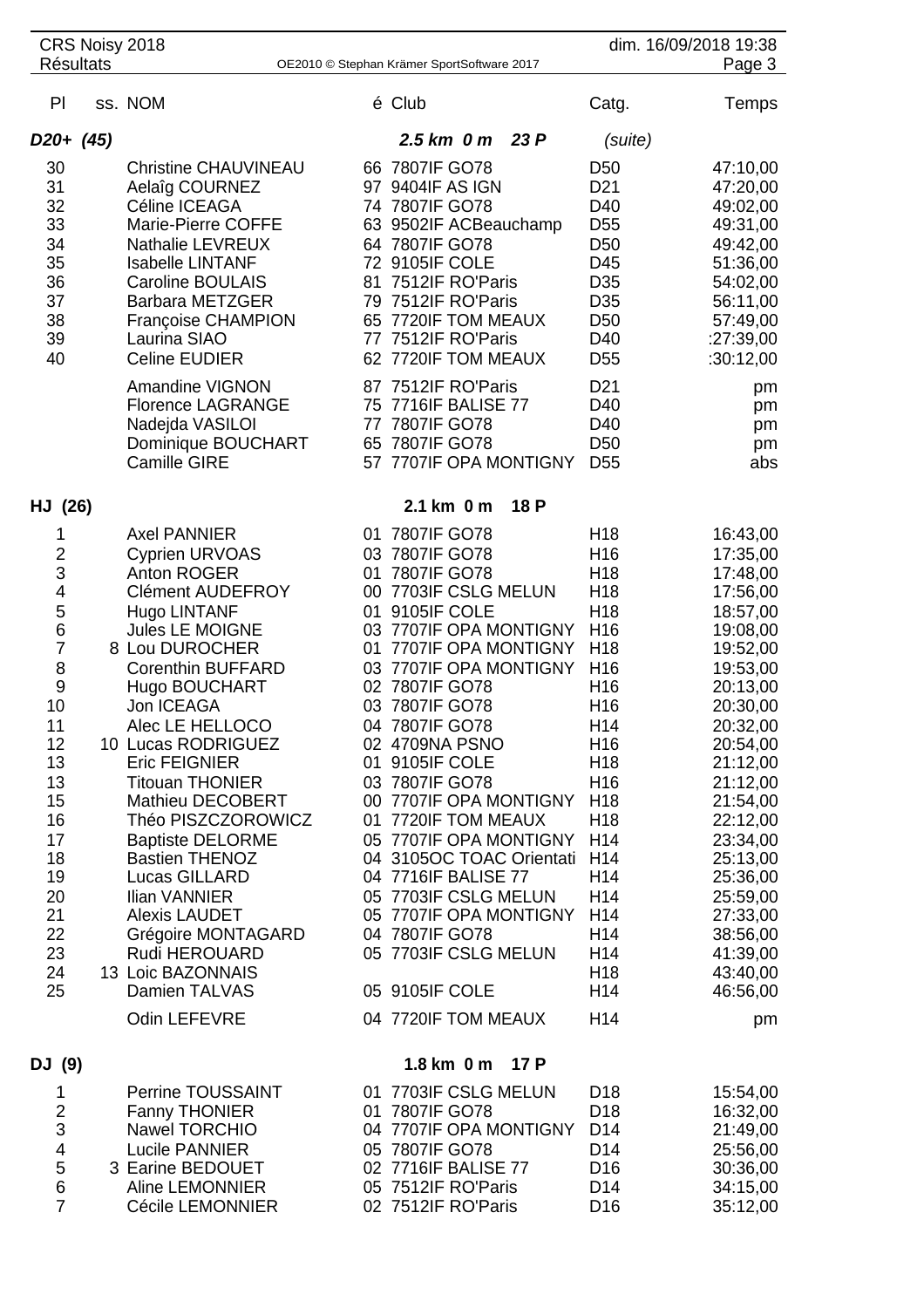| CRS Noisy 2018<br><b>Résultats</b> |  |                                              |  |                                                  |      | dim. 16/09/2018 19:38              |                      |
|------------------------------------|--|----------------------------------------------|--|--------------------------------------------------|------|------------------------------------|----------------------|
|                                    |  |                                              |  | OE2010 © Stephan Krämer SportSoftware 2017       |      |                                    | Page 4               |
| PI                                 |  | ss. NOM                                      |  | é Club                                           |      | Catg.                              | Temps                |
| DJ (9)                             |  |                                              |  | $1.8$ km $0$ m                                   | 17 P | (suite)                            |                      |
|                                    |  | Cléo LEMAIRE                                 |  | 01 7807IF GO78                                   |      | D <sub>18</sub>                    | pm                   |
|                                    |  | Mélissa JOLLY-JANSSON                        |  | 04 7807IF GO78                                   |      | D <sub>14</sub>                    | pm                   |
| HD10-12 (21)                       |  |                                              |  | $0.9$ km $0$ m                                   | 11 P |                                    |                      |
| 1                                  |  | Sonia JOLLY-JANSSON                          |  | 07 7807IF GO78                                   |      | D <sub>12</sub>                    | 7:45,00              |
| $\overline{2}$<br>3                |  | Raphaël YVART                                |  | 06 7807IF GO78                                   |      | H <sub>12</sub><br>H <sub>12</sub> | 8:16,00              |
| 4                                  |  | Alexandre DRUZETIC<br><b>Maxime DRUZETIC</b> |  | 06 7512IF RO'Paris<br>08 7512IF RO'Paris         |      | H <sub>10</sub>                    | 8:21,00<br>9:13,00   |
| 5                                  |  | Hugo MOLLE                                   |  | 06 7512IF RO'Paris                               |      | H <sub>12</sub>                    | 10:09,00             |
| 6                                  |  | Leo BRAULT                                   |  | 08 9105IF COLE                                   |      | H <sub>10</sub>                    | 10:38,00             |
| $\overline{7}$                     |  | 7 Forest DUROCHER                            |  | 06 7707IF OPA MONTIGNY                           |      | H <sub>12</sub>                    | 10:53,00             |
| 8                                  |  | Emma JOLLY-JANSSON                           |  | 07 7807IF GO78                                   |      | D <sub>12</sub>                    | 11:53,00             |
| 9<br>10                            |  | Jérémie THENOZ<br>Alona VANNIER              |  | 08 3105OC TOAC Orientati<br>07 7703IF CSLG MELUN |      | H <sub>10</sub><br>D <sub>12</sub> | 11:57,00<br>12:28,00 |
| 11                                 |  | <b>Guillaume PICHON</b>                      |  | 06 7807IF GO78                                   |      | H <sub>12</sub>                    | 12:35,00             |
| 12                                 |  | Leander RICARD BORCHO                        |  | 10 9502IF ACBeauchamp                            |      | H <sub>10</sub>                    | 15:19,00             |
| 12                                 |  | 14 Vahina BERTRAND                           |  | 10 9502IF ACBeauchamp                            |      | D <sub>10</sub>                    | 15:19,00             |
| 14                                 |  | <b>Olyne VANNIER</b>                         |  | 09 7703IF CSLG MELUN                             |      | D <sub>10</sub>                    | 15:30,00             |
| 15<br>16                           |  | Axel RICARD BORCHORST<br>Jean LE ROUX        |  | 13 9502IF ACBeauchamp<br>11 7807IF GO78          |      | H <sub>10</sub><br>H <sub>10</sub> | 16:04,00<br>19:19,00 |
| 17                                 |  | Erwan YVART                                  |  | 08 7807IF GO78                                   |      | H <sub>10</sub>                    | 19:44,00             |
| 18                                 |  | <b>Arnaud THENOZ</b>                         |  | 10 3105OC TOAC Orientati                         |      | H <sub>10</sub>                    | 20:11,00             |
| 19                                 |  | Louise MOREY                                 |  | 12 7720IF TOM MEAUX                              |      | D <sub>10</sub>                    | 21:29,00             |
| 20                                 |  | Ethan MOLLE                                  |  | 08 7512IF RO'Paris                               |      | H <sub>10</sub>                    | 22:02,00             |
|                                    |  | Nathanaël DAEM-GAUDREE                       |  | 05 7807IF GO78                                   |      | H <sub>12</sub>                    | pm                   |
| A bis (26)                         |  |                                              |  | 2.8 km 0 m                                       | 23P  |                                    |                      |
| 1                                  |  | Simon LE DEVEHAT<br>DAMIEN CLOUZEAU          |  | 90 7720IF TOM MEAUX                              |      | A bis                              | 25:11,00             |
| 2<br>3                             |  | Gaël RICARD                                  |  | 95 1601NA COF<br>77 9502IF ACBeauchamp           |      | A bis<br>A bis                     | 27:16,00<br>27:32,00 |
| 4                                  |  | Marc GRANCOIN                                |  | 64 7807IF GO78                                   |      | A bis                              | 28:25,00             |
| 5                                  |  | Damien VOUILLON                              |  | 71 4504CE ASCO ORLEAN A bis                      |      |                                    | 30:11,00             |
| $6\phantom{1}6$                    |  | David MECHINET                               |  | 84 10016PO Non licencié                          |      | A bis                              | 30:40,00             |
| $\overline{7}$<br>8                |  | <b>Lionel BRAULT</b><br>Paul BONNEAU         |  | 75 9105IF COLE<br>62 7719IF ERCO                 |      | A bis<br>A bis                     | 30:48,00<br>31:13,00 |
| $\overline{9}$                     |  | Sylvain BLASZYKOWSKI                         |  | 88 9404IF AS IGN                                 |      | A bis                              | 31:52,00             |
| 10                                 |  | Nicolas MOULET                               |  | 69 2517BF OTB                                    |      | A bis                              | 33:43,00             |
| 11                                 |  | <b>Jean Marc TOMASSI</b>                     |  | 64 7719IF ERCO                                   |      | A bis                              | 34:12,00             |
| 12                                 |  | Eric BOUDY                                   |  | 57 9502IF ACBeauchamp                            |      | A bis                              | 39:49,00             |
| 13<br>14                           |  | <b>Julien GARDEUR</b><br>Nicolas HOLL        |  | 80 7716IF BALISE 77<br>83 6804GE COColmar        |      | A bis<br>A bis                     | 40:13,00<br>40:28,00 |
| 15                                 |  | 15 Sébastien BERTRAND                        |  | 78 9502IF ACBeauchamp                            |      | A bis                              | 42:41,00             |
| 16                                 |  | Marc AMMERICH                                |  | 57 9109IF COPS 91                                |      | A bis                              | 46:21,00             |
| 17                                 |  | Gaylord HEUTTE                               |  | 87 9211IF DSA                                    |      | A bis                              | 48:24,00             |
| 18                                 |  | 5 David LECLAND                              |  | 72 9502IF ACBeauchamp                            |      | A bis                              | 50:37,00             |
| 19<br>20                           |  | Gilles ZEITOUN<br>Pascal DOCQUINCOURT        |  | 68 7720IF TOM MEAUX<br>58 7807IF GO78            |      | A bis<br>A bis                     | 51:22,00<br>52:39,00 |
| 21                                 |  | olivier SAUVAGET                             |  | 70 10027PO Non licencié                          |      | A bis                              | 56:37,00             |
| 22                                 |  | <b>Daniel TESSIER</b>                        |  | 48 7709IF USM/CO                                 |      | A bis                              | 58:49,00             |
| 23                                 |  | Paul CHINCHOLE                               |  | 58 7807IF GO78                                   |      | A bis                              | :12:22,00            |
|                                    |  | Augustin Andres                              |  | 87 10032PO Non licencié                          |      | A bis                              | pm                   |
|                                    |  | damien MARION<br><b>Thierry CHARDOT</b>      |  | 61 7716IF BALISE 77<br>61 7807IF GO78            |      | A bis<br>A bis                     | pm                   |
|                                    |  |                                              |  |                                                  |      |                                    | pm                   |